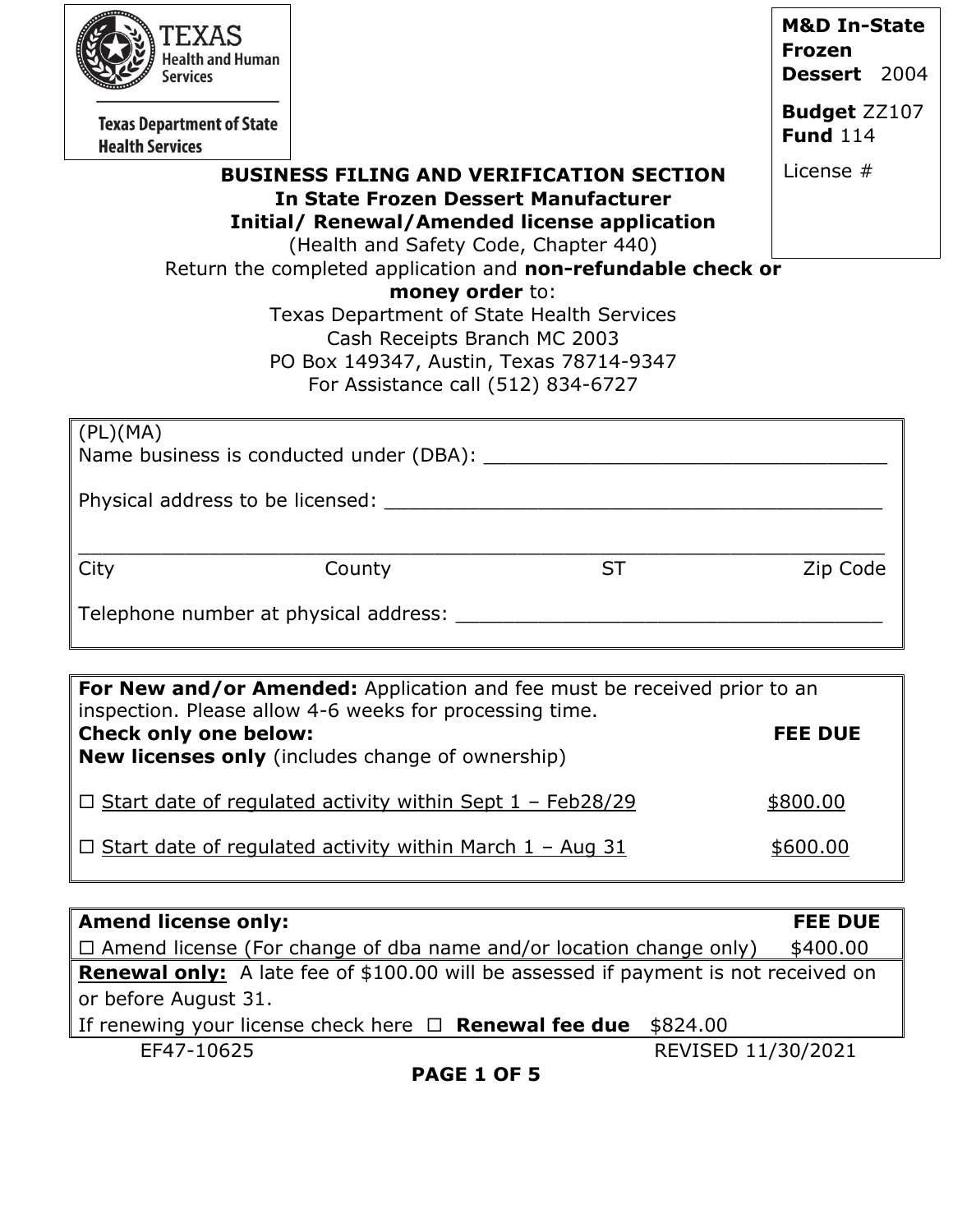**Inspection Fees:** All dairy product manufacturers will be assessed a monthly inspection fee of \$.015 as stated in 25 Texas Administrative Code Chapter 217, Subchapter E, 217.91. Fees are assessed on a monthly basis and a minimum payment of \$5.00 is required. If a plant has not production and still maintains an active permit in the State of Texas, the facility will still be required to pay the minimum fee. Facilities shall submit monthly production data to the department no later than 15 days after the end of each monthly reporting period, accompanied by the required fee. The department may revoke a permit issued under Health and Safety Code 435, if the permit holder is delinquent in the remittance of the inspection fee.

**Verification:** I swear or affirm that all information in this application is true and correct. I further certify by signature hereon that I am authorized to execute this document on behalf of the corporation, I am not currently delinquent in the payment of any corporation franchise taxes owed the State of Texas under chapter 171, Tax Health & Safety Code, nor am I delinquent in the payment of any child support owed under Chapter 232, Family Code. I further certify that I have read and understood Chapter 440 of the Health & Safety Code, and the applicable provisions of 25 TAC, Chapter 217, and agree to abide by them.

|            | Title: $\Box$ Owner $\Box$ President $\Box$ Partner |
|------------|-----------------------------------------------------|
| Print name | □ Corporate Designee                                |

Signature

**PAGE 2 OF 5** REVISED 11/30/2021

 $\Box$  Date:  $\Box$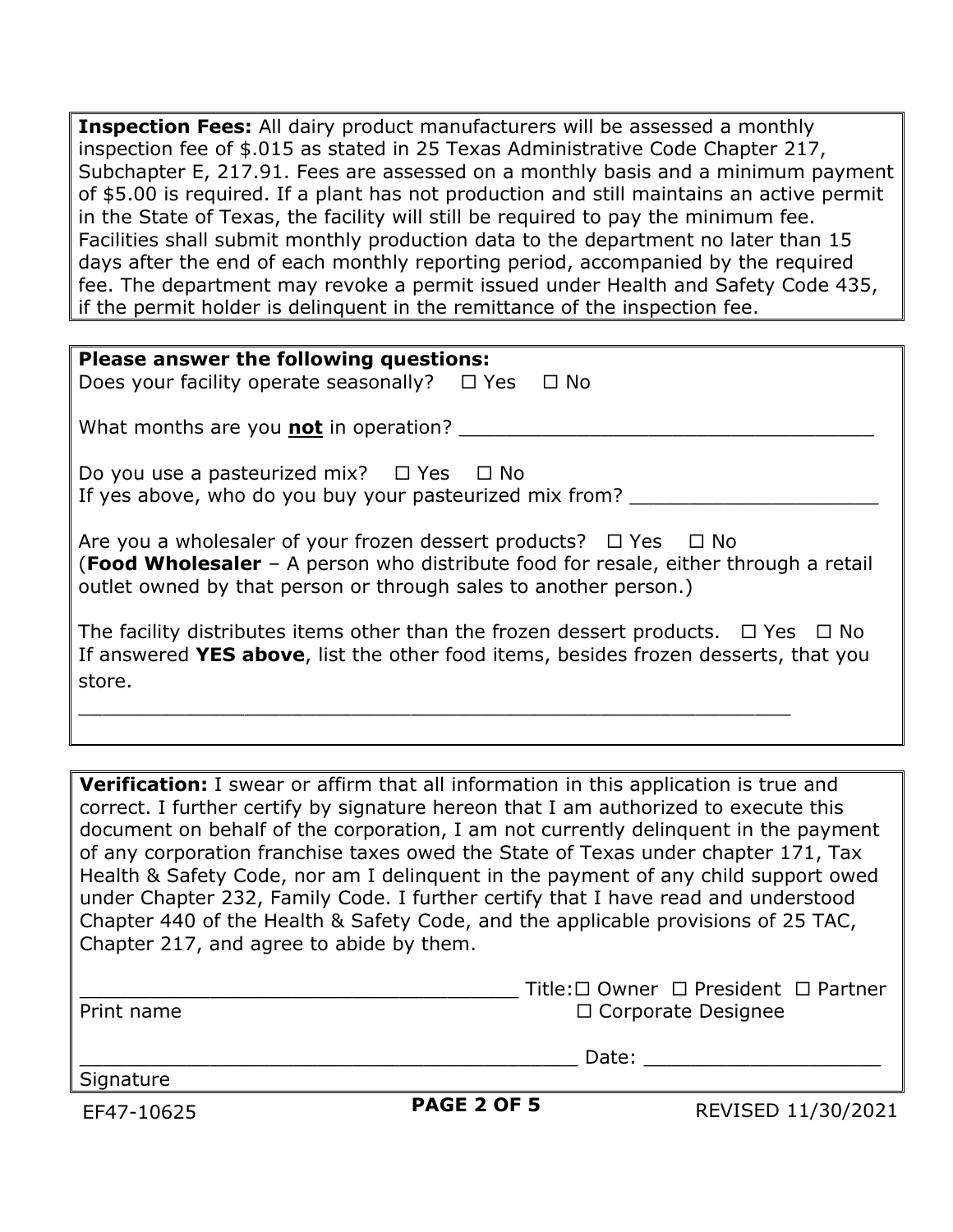| Purpose of this application: Mark appropriate box to indicate purpose of this<br>application and/or any changes in the status of firm.                                                                          |
|-----------------------------------------------------------------------------------------------------------------------------------------------------------------------------------------------------------------|
| $\Box$ <b>Renewal</b> - Failure to submit the renewal fee before the expiration date will result<br>in a delinguency fee for each location and must be remitted before the license or<br>permit will be issued. |
|                                                                                                                                                                                                                 |
| $\Box$ Change in ownership - Requires submission of application and fee as listed on<br>page 1. If change affects multiple licensed locations contact us at 512-834-6727 prior<br>to submitting application.    |
|                                                                                                                                                                                                                 |
|                                                                                                                                                                                                                 |
|                                                                                                                                                                                                                 |
| $\Box$ <b>Amended –</b> If business name (DBA) or location has changed, submission of fee is<br>required as listed on page 1.                                                                                   |
|                                                                                                                                                                                                                 |
|                                                                                                                                                                                                                 |
|                                                                                                                                                                                                                 |
|                                                                                                                                                                                                                 |
| $\Box$ Notice that firm is out of business. Date closed:<br>Sign & date page 1 & return for deletion from our records.                                                                                          |
|                                                                                                                                                                                                                 |

# WEBSITE / INTERNET ADDRESS: [http://www](http://www/).

### **PAGE 3 OF 5**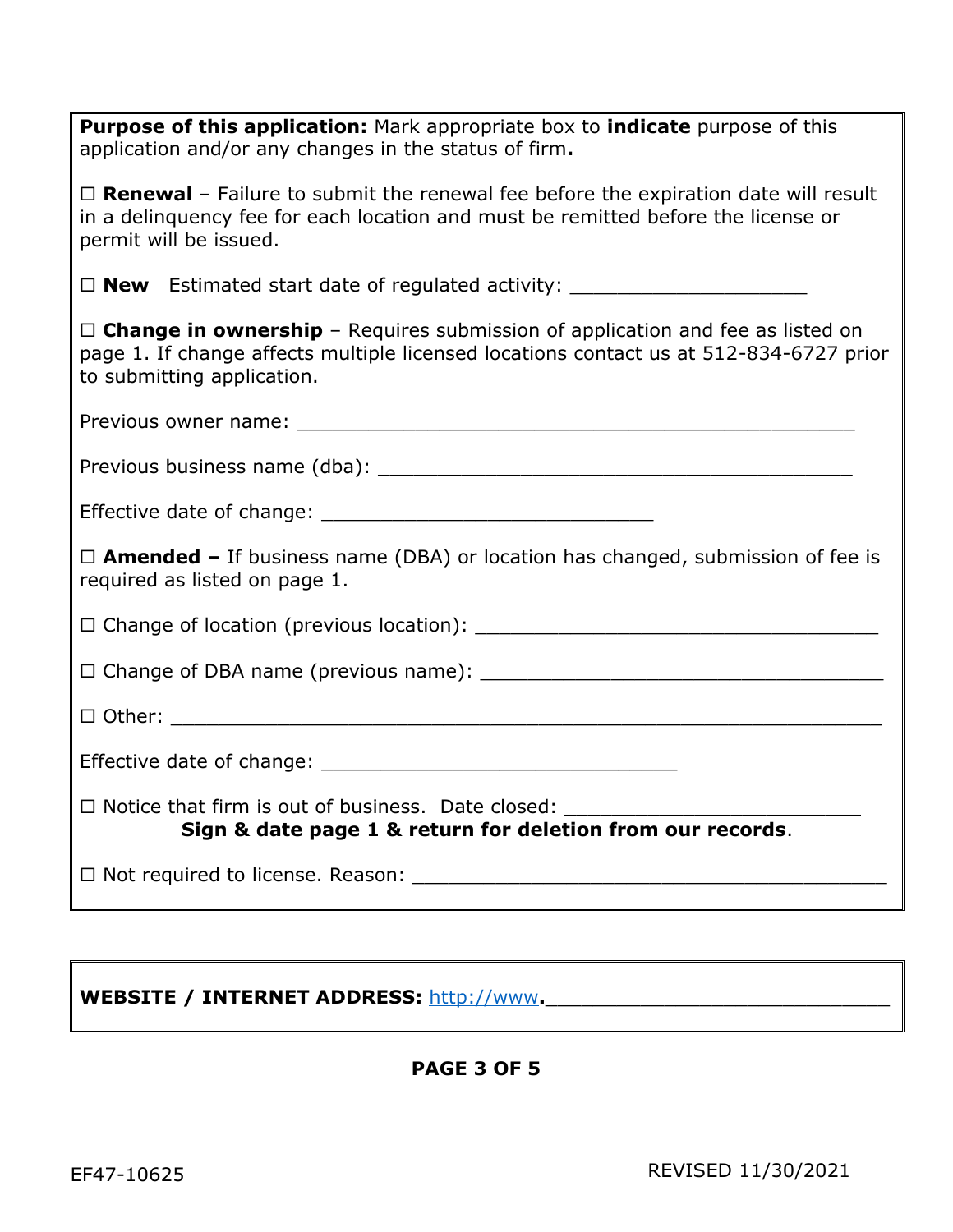| <b>Mailing address information.</b> The license and/or courtesy renewal notice will be<br>sent to the address below.                                                                                                           |
|--------------------------------------------------------------------------------------------------------------------------------------------------------------------------------------------------------------------------------|
|                                                                                                                                                                                                                                |
|                                                                                                                                                                                                                                |
|                                                                                                                                                                                                                                |
| Name of application preparer (contact person): _________________________________                                                                                                                                               |
|                                                                                                                                                                                                                                |
|                                                                                                                                                                                                                                |
| Fax number of contact person: The contract person of the contract person of the contract of the contract of the contract of the contract of the contract of the contract of the contract of the contract of the contract of th |

**License Holder Information:** Please list the 11 digit state Taxpayers Number on file with the Texas Comptroller of Public Accounts and the 9 digit Employee Identification Number (EIN).

\_\_\_\_\_\_\_\_\_\_\_\_\_\_\_\_\_\_\_\_\_\_\_\_\_\_\_\_\_\_\_\_\_\_\_\_\_\_\_\_\_\_\_\_\_\_\_\_\_\_\_\_\_\_\_\_\_\_\_\_\_\_\_\_\_\_\_\_

Taxpayer number **EIN** number

For the information below, complete the **box** that applies to the ownership of the license.

### **Sole Owner** / **Proprietorship**

Name of sole owner: \_\_\_\_\_\_\_\_\_\_\_\_\_\_\_\_\_\_\_\_\_\_\_\_\_\_\_\_\_\_\_\_\_\_\_\_\_\_\_\_\_\_\_\_\_\_\_\_\_\_

## **University/College County/Department Family Trust**

Name of entity

\_\_\_\_\_\_\_\_\_\_\_\_\_\_\_\_\_\_\_\_\_\_\_\_\_\_\_\_\_\_\_\_\_\_\_\_\_\_\_\_\_\_\_\_\_\_\_\_\_\_\_\_\_\_\_\_\_\_\_\_\_\_\_\_\_\_\_ President / Officer

\_\_\_\_\_\_\_\_\_\_\_\_\_\_\_\_\_\_\_\_\_\_\_\_\_\_\_\_\_\_\_\_\_\_\_\_\_\_\_\_\_\_\_\_\_\_\_\_\_\_\_\_\_\_\_\_\_\_\_\_\_\_\_\_\_\_\_